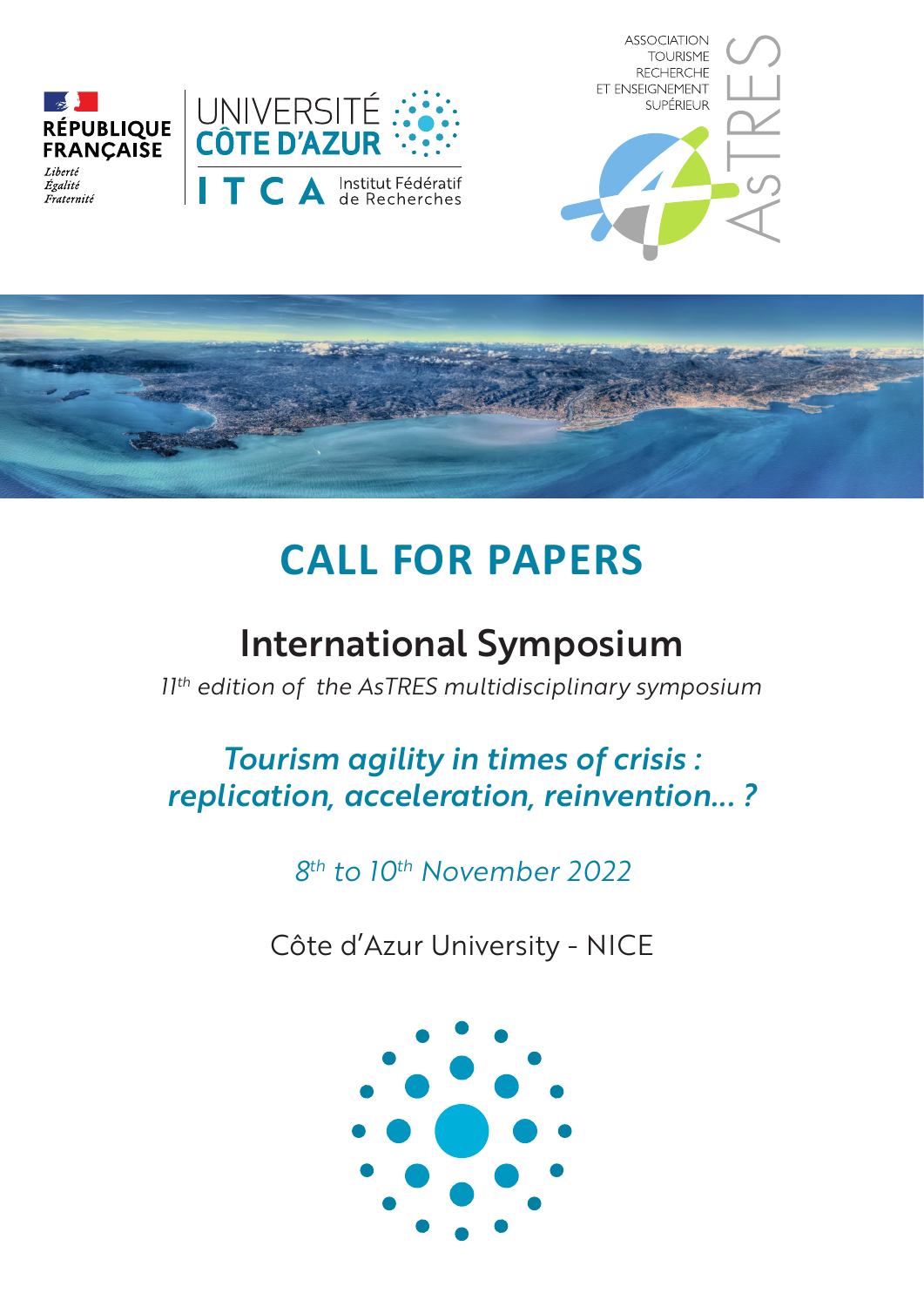The goal of this conference is to characterize the "agile" elements of tourism through a multidisciplinary approach. This term originally has two meanings: The first involves lightness and flexibility in body movements, while the second relates to intellectual alertness. As argued by Thomas Paris (2020), these are the definitions which are relevant to tourism. Agile qualities such as these would enable the sector to cope with crises and periods of uncertainty. The term agile was introduced to the English-speaking business world in 1991 by James Martin, who, based on a vision of the continuous upgrade of computer technology, proposed a method of rapid application development. The iterative, incremental and adaptive structure of this method is a basis for current agile approaches, which are particularly useful in times of crisis..

The current pandemic is not the first depression that tourism has gone through. However, with one billion fewer international arrivals, the World Tourism Organization called 2020 the "*worst year in tourism history*"*<sup>1</sup>* . Other crises have hit this sector hard, with a decrease or even a complete cessation of activity for long periods (the Long Depression of the last decades of the nineteenth century in Europe, the stock market crash of 1929, the world wars, etc.). The magnitude of these crises, sometimes unpredictable (Dubuc, 2020), has often led to the proclamation that tourism afterwards would not be like before. The hope placed in a transformed tourism of the future seems symptomatic of the contemporary "tourismophobia" that reigns among elites, notably through the criticism of "mass tourism", which can be considered as an attempt to delegitimize popular tastes and practices (Equipe MIT, 2002). It shows, however, the need for using the now versatile communication media in a different way. Yesterday's tourism, which was far from perfect, is regarded with dismay in favor of an ideal tourism, with tourists who travel nearby, use soft modes of transport, engage in "sports tourism" or "cultural tourism" and behave ethically or responsibly, masking a blatant "social racism" (Bourdieu, 1979), which forgets that tourism is today one of the components of wellbeing in our societies, even if it still only involves, on a world scale, a minority of the population.

Nevertheless, this crisis is occurring in a period of climate change, for which tourism, and in particular the transport associated with it, is partly responsible (Delaplace, 2021). A study by Australian, Chinese and Indonesian researchers, published in 2018 in the journal *Nature Climate Change*, showed that the "carbon footprint" of global tourism is considerable. According to their calculations, tourist activity is responsible for about 8% of humanity's total greenhouse gas (GHG) emissions. This percentage is three times higher than previous assessments, which ranged from 2.5% to 3%. For comparison, maritime transport represents 3% of global CO2 emissions (Lenzen et al, 2018). In terms of France, the leading destination for international tourist arrivals before covid-19, tourism-related emissions represented 11% of the national GHG emissions total, while contributing 7.4% of GDP for the year 2018 (ADEME, 2021).

In order to make tourism more environmentally friendly, it is particularly necessary to examine its role with regard to the preservation of natural and cultural heritage. An emphasis on creative and integrative tourism can help avoid a concentration of travelers in hotspots while involving local people. Visitors can also be involved in cultural experiences that reflect the identity of the region, in a process of co-creation shared by inhabitants and tourists. Tourists thus become co-producers, when they engage with the information provided to them and give it added value (Esnault, Zeiliger and al., 2006).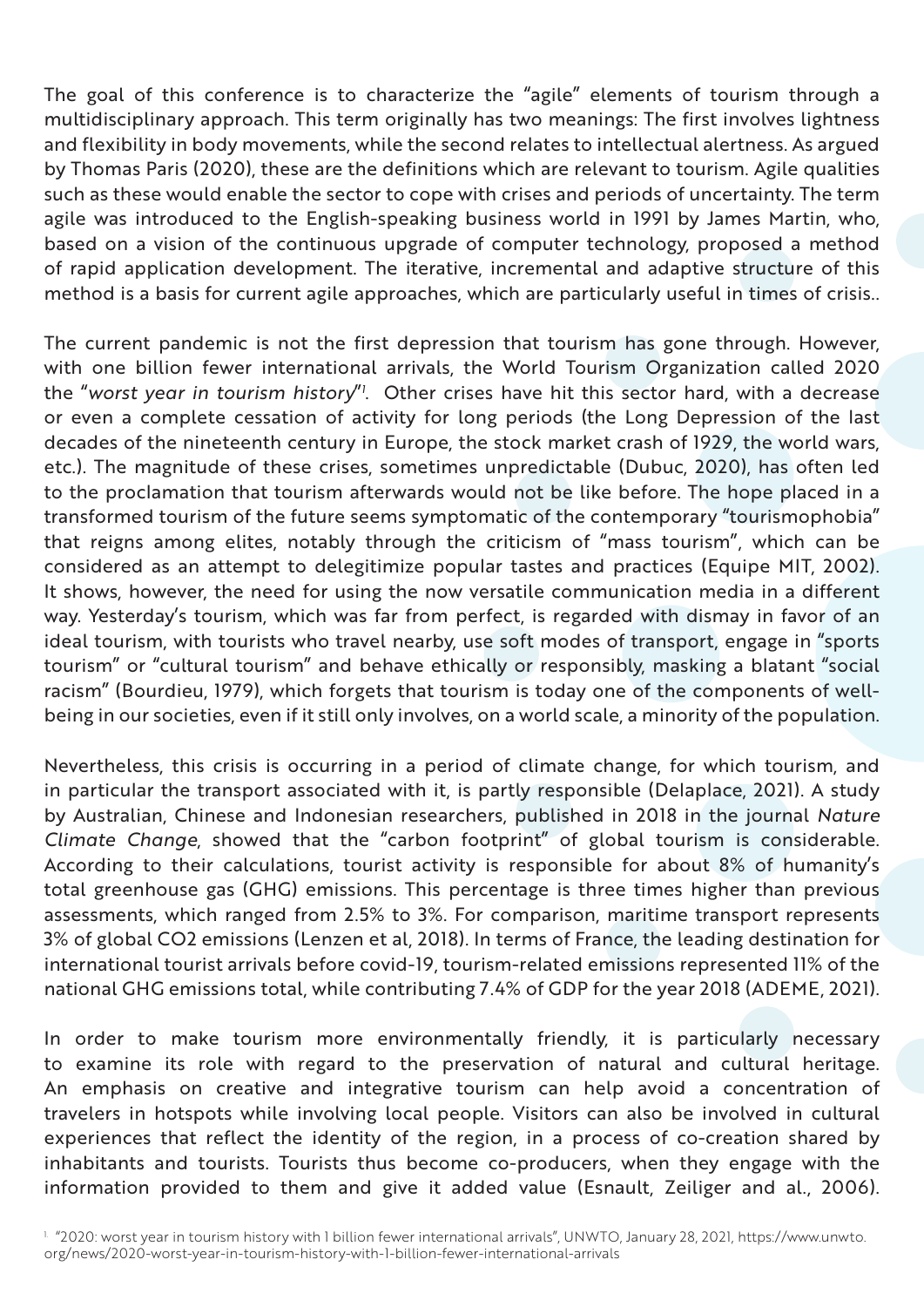It is worthwhile to consider the local environment and new ways of approaching space and time, heritage and individual and collective identities, and the cultivation of sustainable development based on a pedagogy of belonging and commitment; these approaches may be able to constructively resolve the tensions between identity and otherness, between globality and locality, two pairs of forces characteristic of globalization (Sauvé, 2007).

In addition, e-tourism can, with the creation of quality digital content, help reduce visitor density (the rapid increase of digital heritage projects in China, online broadcast of live shows such as at the Metropolitan Opera, or even events like fashion weeks in Milan and London). With digitalization, will tourism change paradigm and evolve from an approach centered on standardization, towards a system favoring innovation and "tailor-made" events? The integration of digital technology creates a new dynamic, as well as a structural and cultural change (Blanc, 2016). This development involves a real shift in the balance of power from the group to the individual (Debos 2014).

In the face of difficulties and uncertainty, measures have and will continue to be taken to ensure certain businesses do not collapse and disappear. National and local authorities assist the tourist industry, particularly by granting economic aid (Fialaire, 2018). Companies are adopting innovative measures and strategies in response to a profoundly destabilized environment and tourists whose behavior has also changed (temporarily or permanently?). The common denominator of stakeholders in tourist destinations is agility. Agility requires a different way of thinking – i.e., with a real synergy – about the means and purposes of communication between tourism professionals, regional authorities, citizens and visitors. This is all the more important given that the public authorities wish to "perpetuate the temporary" by adopting agile structures (Kerleo, 2020) in order to boost "local tourism" (Pellegrin-Romeggio, 2020). This buzz phrase seems like an oxymoron, because tourism by definition involves going away, but it fits well with the moral question that is emerging: Is it right or wrong to travel? After the crisis, will it be possible to defend an economy of leisure and tourism, and therefore of "unnecessary" transportation? One may question the "greenwashing" strategy behind the promotion of "local tourism" / "staycations", or teleworking, which could be valuable for some tourist, coastal and winter sports resorts. The pandemic of recent times has only highlighted a phenomenon that began several decades ago, coinciding with the metropolitanization of tourist sites and the development of the residential or presential economy (Davezies, 2008). Crans-Montana or Zermatt in Switzerland are good examples. These ski resorts, whose lifts have been closed, have changed their target market in order to welcome people who work remotely. Will this strategy persist? Will we see an increasingly marked shift away from tourism towards complex mobilities combining work and leisure, described by Pierre Veltz (2017) as "heliotropism and residential hedonism"?

In the context of tourism, crisis situations lead to a series of questions relating to :

#### *> past experiences :*

A historical perspective is necessary when approaching the current crisis, because in general, the tourist places that have endured are places that have been able to evolve. The Côte d'Azur is a good example, since almost everything has changed between the nineteenth century and today (society, seasonality, accommodation, etc.), but tourists are still here, despite predictions of a decline for more than a century and a half. The past experience of a multitude of destinations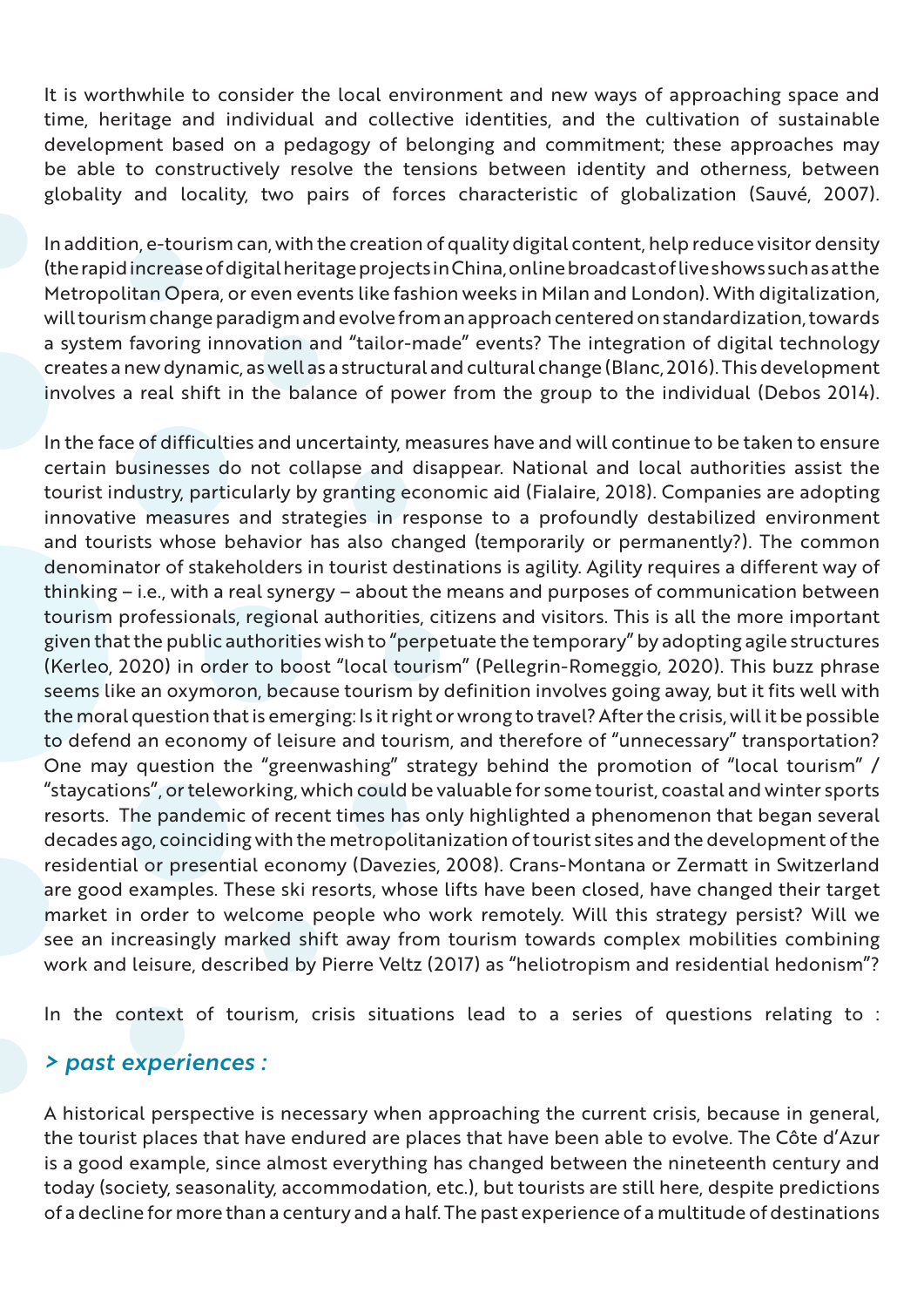is invaluable for reflecting on the moment we are living in. But while there is no future without a past, the future is never a repetition of the past. It is necessary, therefore, to be very mindful of the current situation and the need to rapidly adapt to a changing context, while at the same time not give in to the illusion of a radical metamorphosis and a sense of "nothing will be like before". How can we model the evolution of tourist destinations, considering them as products (Butler, 1980) or showing the mechanism of the rise in urbanity of tourist places, in a way that takes into account global crises (Equipe MIT, 2011) ?

#### *> destinations-based actions :*

How do destinations evolve, how do they become adaptable and resilient in the face of the challenges posed by the current rapid transformations, from behavioral changes to concerns about climate change and the transition to a low carbon economy? In this dynamic, each tourist destination follows its own evolving process. Therefore, it is essential to understand the capacity of destinations to anticipate, prepare for, react to and recover from every critical moment through a continuous and complex process in which all participants contribute in a dynamic that includes societal change.

Hard hit by the pandemic crisis, many tourist, event and conference venues are confronted «with the challenge of having to differentiate themselves strategically (...) to attract opportunities» (Thomas, Faye, Berry, 2020). With the massive expansion of virtual and hybrid events, new questions arise, for example, what business model(s) (Falk and Hagsten, 2021), what communication, what impact on event territories? Digitalization, accelerated by the pandemic crisis, opens up new potential for the development of events, but what about face-to-face meetings and exchanges between individuals and communities? Are we witnessing a paradigm shift? At the same time, the use of social media and social networkbased communication (Facebook, Instagram, etc.) is growing at all scales (Kemps, 2021). It is therefore important to understand the strategies implemented by the various public and private actors and the image Internet users have of them (Christofle, Papetti and Fournier, 2019).

"Partnerships" and regional actions are being established: "influencers", "podcasts", "demarketing", and so on, especially for vulnerable regions. The introduction of artificial intelligence and data (Guetchouli et al., 2020) can provide greater agility in offering products better suited to consumer demand, including responsible tourism (Mandal, Dubey, 2020). However, it should be kept in mind that crisis exit scenarios do not exclude a phenomenon of «revenge tourism» where the forced immobility of tourists during periods of lockdown can lead, by a compensatory effect, to a very rapid and very strong recovery in tourist travel.

#### *> marketing and management practices :*

This context of crisis raises the question of the agility of tourist organizations, both private and public. Indeed, the changes generated by the search for the "right distance" are forcing tourism stakeholders to reinvent their management practices and, in particular, marketing. As Briant et al. (2020) observed, "the natural ways of welcoming tourists are being abandoned in favor of all kinds of digital and mobile applications, sometimes with avatars that act as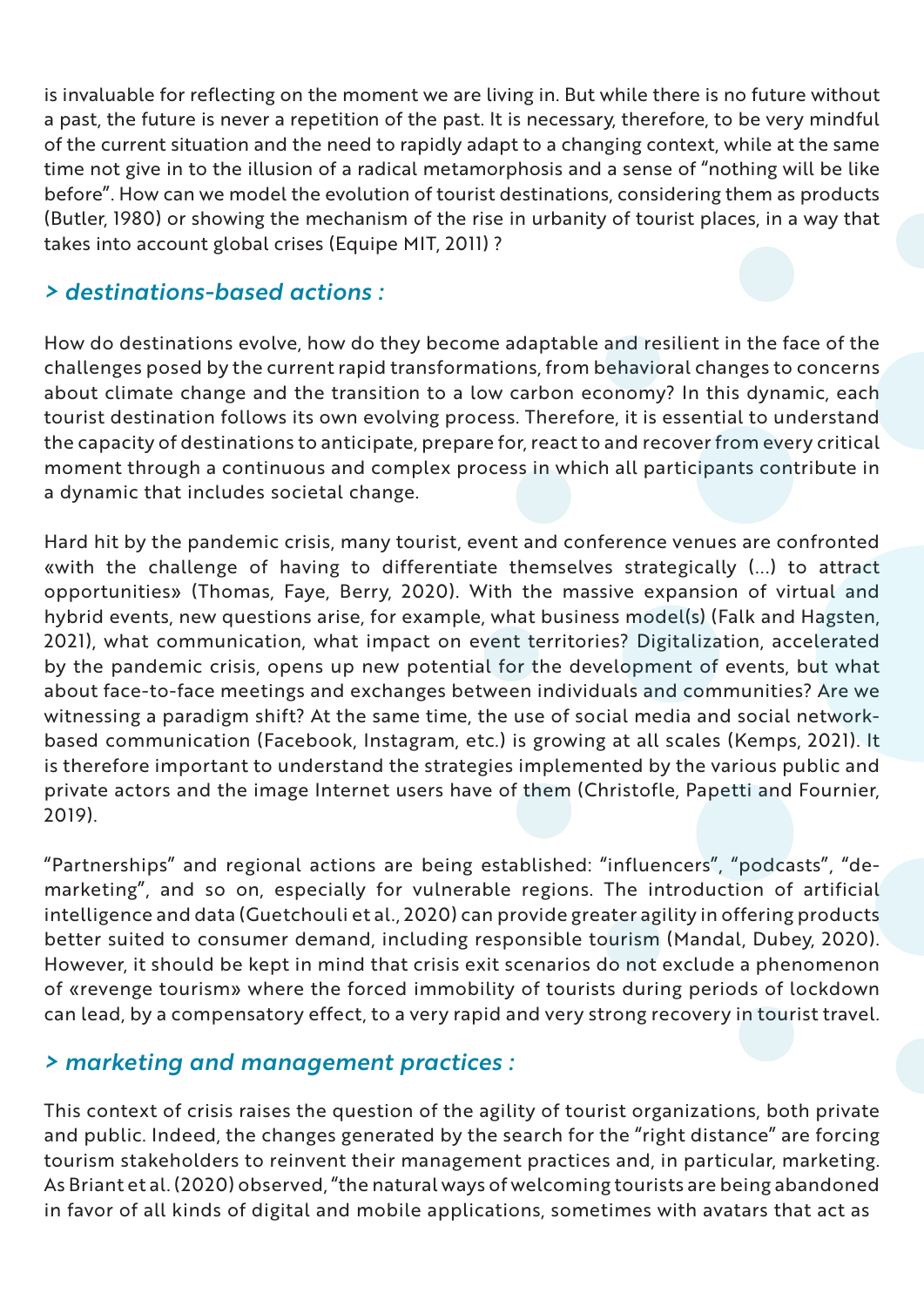guides". The new strategy seems to be based on connected, local and participatory tourism. Some recent work highlights new theories linking marketing and agility (Kalaignanam et al., 2021). Homburg, Theel, and Hohenberg (2020) identify agile marketing as a key dimension of marketing excellence. They conceptualize it as a strategic way for companies to grow through marketing actions with streamlined structures and processes, as well as rapid decision-making and learning by trial and error. Based on this definition, the concepts of adaptability, speed and iteration can be used to understand agile marketing. In addition, marketing in both the public and private sector is now strongly localized; from cities and regions associated with regional brands (#ilovenice; #cotedazurfrance; # onatousbesoindesud ...) to citizen ambassadors able to make the destination "shine" as well as accentuate its attractiveness both in terms of its image and lifestyle. Such an approach is a valuable contribution to the development of tourist communication that can no longer be limited to the three standard ways of presenting a destination – lived, desired, or perceived.

#### *> communication techniques :*

How is the sustainable development of organizations communicated? What constitutes "ecocitizen" communication and heritage preservation in so-called sustainable communities? Information and Communication Technology (ICT) brings together communication in, through and from local communities aimed at establishing links between them in order to resolve crises and promote social and regional alliances (De Certeau, 2004).

This context calls for new forms of communication and new mediation practices. Questions linked to sustainable development and eco-citizenship (Roesch, 2003) thus appear at the heart of questions of sociability and cultural mediation.

At the same time, a fundamental research issue is related to digitalization and the study of socio-digital devices (Pélissier et al. 2015). It also specifically addresses the major impact of information and communication technologies and the opportunities and risks they generate, particularly in terms of the communication system. The development of the Internet, especially social media networks, coincides with a renewed need for interactivity that is strongly evident among individuals. Customers and tourists increasingly express themselves by commenting, recommending, criticizing and "playing" with brands while listening to each other and trusting each other more and more. At the same time, innovations shared between designers and users are tending to shift more and more towards the end users (Musso, Ponthou, Seulliet, 2007). Consumers therefore expect companies and their brands to be more respectful and relevant to their daily lives. ICT thus makes it possible to better understand and anticipate the impact of digital technology on the behavior of tourists as well as other stakeholders in this sector. Through increased digitalization, tourism communication must be more and more agile, but also more responsible, particularly in educating and raising awareness of the need to preserve the heritage of the tourist destination concerned.

#### *> publics policies :*

National and local authorities can undertake two types of public action (Thoenig, 2014). The first type involves physically identifiable practices: verification, construction, maintenance of infrastructure, allocation of subsidies, etc. The second type operates in a more intangible way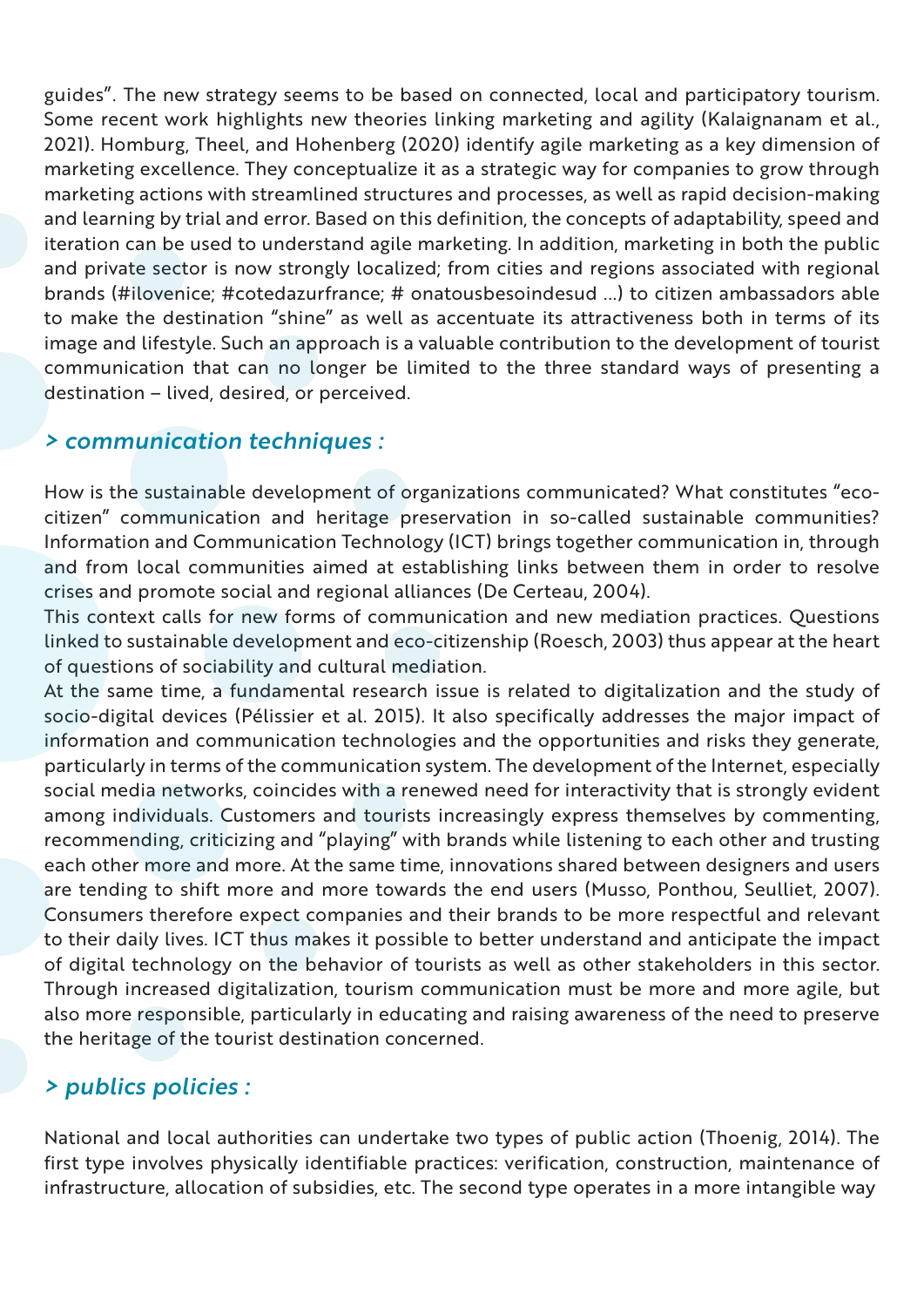via regulations, communications, discourse, etc., which can limit or even eliminate situations such as "overtourism" and "undertourism", or by generating positive externalities, for example, access to airports, or securing certain tourist areas. This explains why public administrations concerned with tourism are now supporting this sector of activity (Spindler 2016). This trend in favor of memorable experiential value for tourists and a respect for stakeholders is currently supported, even driven, by Destination Management Organizations (DMO). These organizations, in collaboration with public authorities, steer collective actions in their regions, at least some of which may be considered "alternative tourism" (Botti, Le Roy 2021).

#### *> influence and lobbying :*

The current pandemic is exacerbating the competition between tourist destinations. It forces them to be agile and to implement influencing strategies previously little developed. This is where lobbying comes in (Clamen, 2005; De Bruycker, 2019) and its strategic scope, both nationally and internationally (Van Schendelen, 2013). Agility can then consist in using direct lobbying - grasstop lobbying - (McGrath, 2005) in order to influence the decision-making processes inherent in tourism policies - including the offering of financial incentives or support through more favorable legislation. It can also be a matter of generating and spreading favorable perceptions of tourists towards a particular region by using indirect lobbying grassroots lobbying (Barry, 2000). Finally, lobbying is undergoing profound changes in that it is also becoming cyber-lobbying (Descheemaekere, 2007), or pure lobbying (Lorenzani, 2014) by seeking maximum visibility via the Internet, where traditional practices remain more muted. Lobbying is increasingly seen as an indispensable form of democratic practice and a legitimate component of the new contours of political will, in tourism as in many other fields.

The question that follows is how do the most agile tourist regions use these lobbying strategies to gain the power of influence and benefit from the best conditions for a dynamic recovery? What are the winning lobbying strategies and innovative influencing techniques to adopt in order to increase leadership, build a reputation and gain notoriety? How will lobbying prove to be a new agile marketing practice applied to tourism?

#### *> legal dimension :*

The legal dimension can involve two aspects. The first aspect relates to health, with two pitfalls to be avoided: a legal framework that is too restrictive and therefore a deterrent and, conversely, a framework that is too flexible and therefore not protective enough. The need for a health pass, PCR tests, border controls, curfews and closures of places of culture or commerce are all legal factors that protect but are unfavorable to tourism. But remaining as open as possible (as in Zanzibar) is risky for health. The second aspect concerns security. Tourism suffers the consequences of terrorism, which is still active and the more insidious because it is local and "low cost". But in addition we must consider other types of crime, not so much organized crime as everyday street crime, for which the tourist is easy prey. Terrorism and "ordinary" crime thus form a pair that generates anxiety for tourism stakeholders and public authorities as well as for tourists. As a result, the "security" dimension has taken on increasing importance in the attractiveness of regions for tourism customers. The law is seeking to address these questions and to establish the appropriate standards and procedures.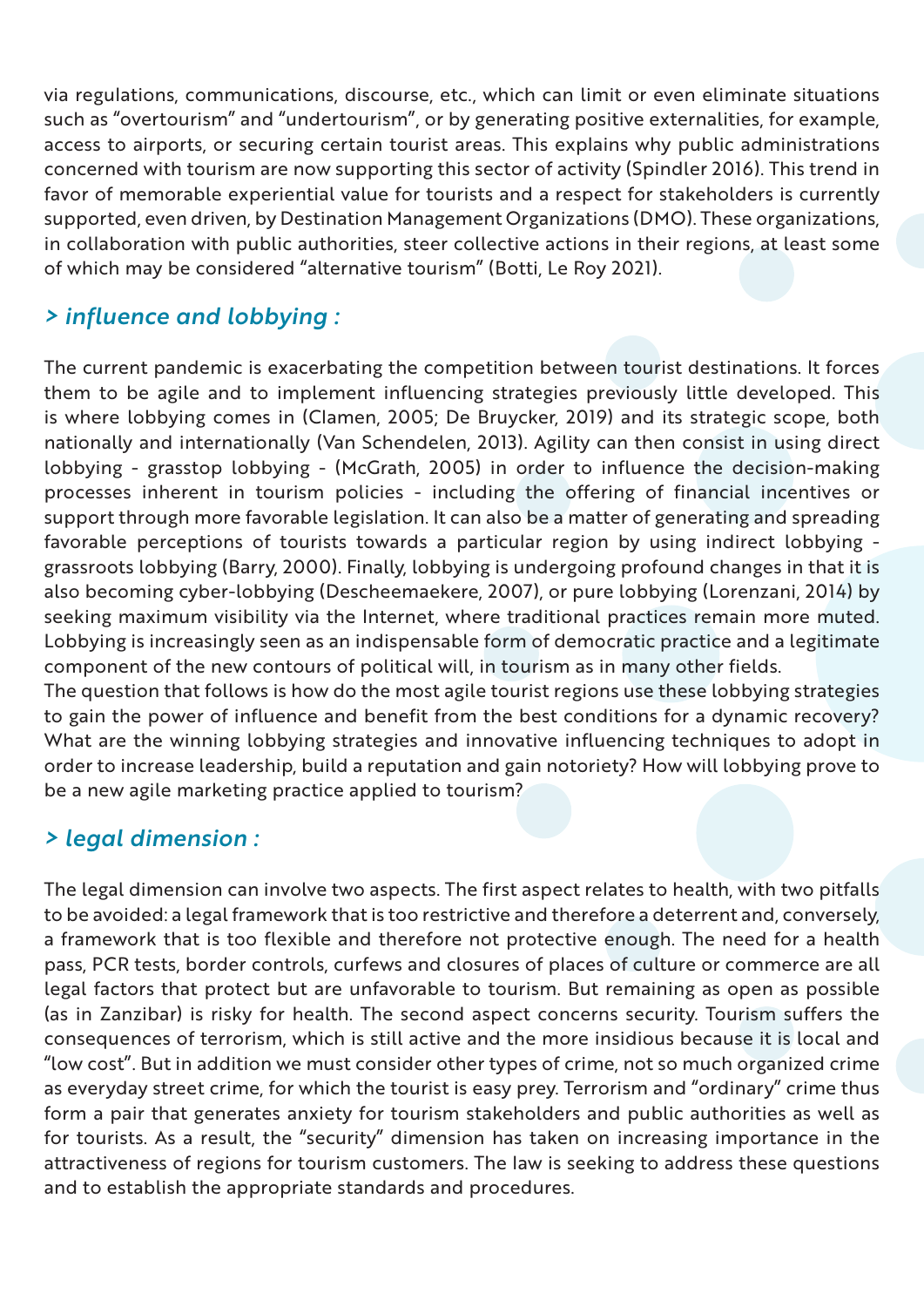#### *> health concerns :*

How do new tourism practices emerge in the post-epidemic context and tend to supplement or replace old forms? The link between tourism and health dates back to Antiquity when the veneration of water and its therapeutic qualities was at the origin of the first forms of travel (Lohore, 2018). More recently, practices combining tourism and health have become a way of escaping from the unhealthy environment of everyday life (Lohore, 2018). Spa towns have thus evolved into vacation spots and transformed into tourist destinations, and travel to them has transformed into a tourist experience (Gardner, 2009; Dickinson and Lumsdon, 2010). Currently, the thermal spa market, mainly made up of seniors, is weakened by the economic conditions of retirees and decreases in the coverage of the health care system, while body maintenance has become a real market linked to physical norms of "being beautiful and healthy" (Queval, 2008). The challenge is to take care of one's body to improve its appearance: nutrition, jogging, body care, cosmetics, aquagym, balneo- and thalassotherapy, bodybuilding, medicine, cosmetic surgery and so on (Boltanski, 1974; Le Breton et al., 2013). From this perspective, post-covid travelers will be looking for a tourist experience that is both unique and maximizes their sense of well-being (Tan et al., 2014). The effects of the health crisis seem to have amplified the demand for transversal practices which combine the discovery of a destination with physical and well-being activities for preventive health purposes, especially since taking care of yourself and your body is valued by the current consumer culture (Featherstone et al., 1991). Digital technology plays a major role in trips that combine sports and health, which require a detailed knowledge of the location, in-depth information for the tourists, and specific monitoring of the state of health during and after the trip.

*These questions, and many others, can be addressed through different theoretical frameworks, and all disciplinary approaches are relevant to this conference.*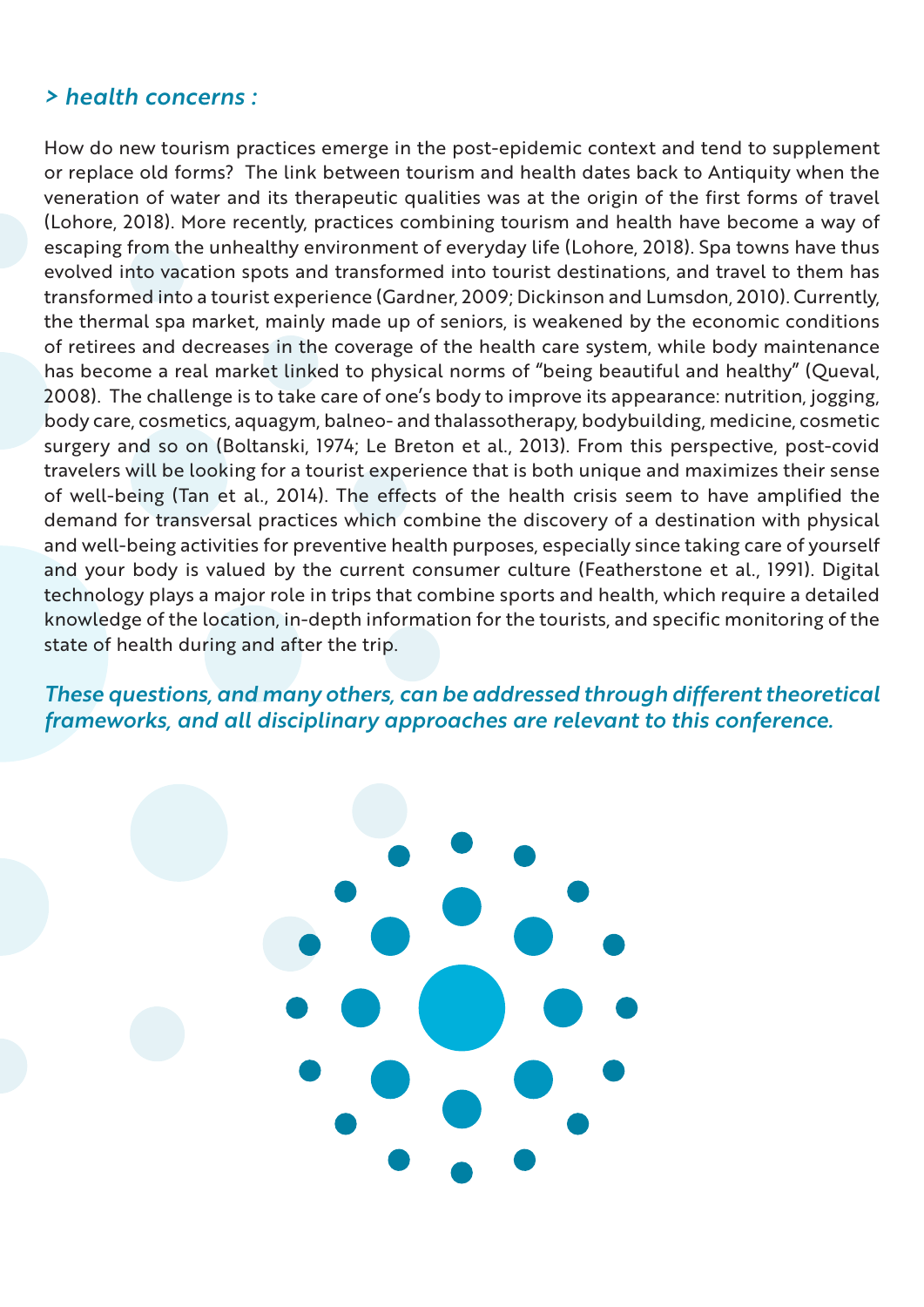#### *BIBLIOGRAPHY*

ADEME (2021) Bilan des émissions de gaz à effet de serre du secteur du tourisme en France.

BARRY J. (2000) *A Citizen's Guide to Grassroots Campaigns* - Piscataway, New Jersey: Rutgers University Press, 224 p.

BLANC E. (2016) Une communication des organisations comme facteur des risques psychosociaux liés à l'acculturation au numérique (Groupe La Poste), *Communication & Organisation*, n°49, 2016, pp. 191-201.

BOLTANSKI L. (1974) Les usages sociaux du corps, *Annales économies, sociétés, civilisations*, vol. 26, no 1, p. 205-233.

BOTTI L. & LEROY C. (2021) De l'impact à la performance environnementale du tourisme : mesurer pour piloter durablement les territoires in L. Botti & J. Spindler *Organismes de gestion de destination – Stratégies et pratiques pour un management responsable et durable des territoires touristiques*, L'Harmattan Paris, pp. 45-62.

BOURDIEU P. (1979), *La Distinction. Critique sociale du jugement*, Paris, Minuit.

BRIANT E., BECHET M., MACHEMEHL C. & SUCHET A. (2020) Utopies d'un tourisme en renouvellement, *revue Téoros*, novembre.

BUTLER R. W. (1980) The concept of a tourist area cycle of evolution: implications for management of resources, *The Canadian Geographer*, no 24, pp. 5-12.

CHRISTOFLE S. PAPETTI C. & FOURNIER C. (2019) Tourisme, trajectoires et images : les média socionumériques, outils contemporains d'adaptation communicationnelle de destinations? Une voie de recherche en devenir, In : *Tourisme et adaptations* (coordonné par C. Tritz, F. Cholat, J. Uppen, L. Gwiazdzinski), éditions Elya, Collection « L'innovation autrement ».

CLAMEN M. (2005) *Manuel de lobbying* - Paris : Dunod, 419 p.

DAVEZIES L. (2008), *La République et ses territoires : la circulation invisible des richesses*, Paris, Le Seuil.

DEBOS F. & BOILLOT F. (2014) Communication des organisations, territoires et TIC au cœur du changement et du développement durable, *Les Cahiers de la SFSIC*, n°10, p 164-169.

DE BRUYCKER I. (2019) Lobbying: An art and a science - Five golden rules for an evidencebased lobbying strategy, *Journal of Public Affairs*, Volume 19, Issue 4, November 2019.

DE CERTEAU M. (2004), *L'invention du quotidien*. Tome I : Arts de faire, Paris, Gallimard, Coll. « Folio essais ».

DELAPLACE M. (2021) Après la crise, un tourisme durable ? *L'Economie Politique*, n° 91.

DESCHEEMAEKERE F. (2007) *Le cyber lobbying* – Paris : Hermès Science – Lavoisier, 171p. Collection Groupe ESCEM Tours-Poitiers.

DICKINSON J. & LES LUMSDON L. (2010) *Slow Travel and Tourism*, London, UK, Routledge.

DIEU F. & DOMINGO B. (2018) *Méthodologies de la sécurité urbaine*, L'Harmattan.

DUBUC A. (2020) Prévoir l'imprévisible ? *Gestion*, vol. 45, n° 2, p. 40-43.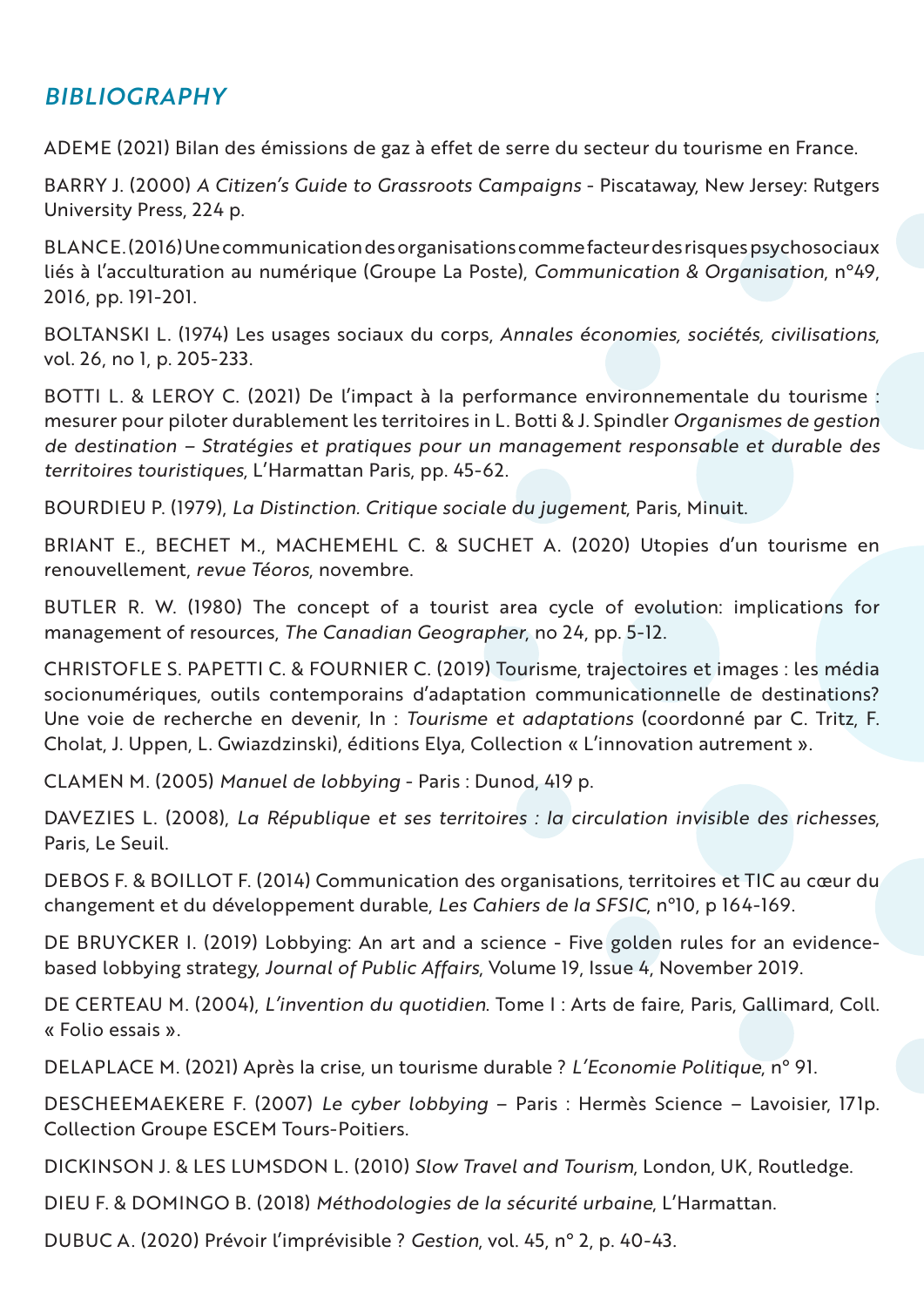EQUIPE MIT (2002), *Tourismes 1. Lieux communs*, Paris, Belin.

EQUIPE MIT (2011), *Tourismes 2. La révolution durable*, Paris, Belin.

SNAULT L., ZEILIGER R. & al. (2006) On the Use of Actor-Network Theory for Developing web Services dedicated to Communities of Practice, *TEL-CoPs'06 Proceedings*, Crete, Greece.

FALK M.T. & HAGSTEN E. (2021) The uneven distribution of fees for virtual academic conferences, Journal of Convention & Event Tourism, DOI: 10.1080/15470148.2021.1975593

FEATHERSTONE M., HEPWORTH M. & TURNER B. (1991) [1re éd.] *The Body : Social Process and Cultural Theory*, Newbury Park, Sage.

FIALAIRE J. (2018) La nouvelle régulation des activités touristiques en France : entre innovation et réformes territoriales, in N. Fabry et J. Spindler Le tourisme : un domaine de compétence partagé, L'Harmattan Paris, pp. 25-638.

GARDNER N. (2009), A Manifesto for Slow Travel, *Hidden Europe*, no 25, p. 10-14.

GUETCHOULI M., LECHALARD P.P. & MIRANDA S. (2020) Innovation ouverte et *smart tourism* : quand les acteurs d'un territoire s'unissent pour un tourisme intelligent et durable, *Gestion 2000*, vol. 37/4, pp. 43-68.

HOMBURG C., THEEL T. & HOHENBURG S. (2020) Marketing Excellence: Nature, Measurement, and Investor Valuations, *Journal of Marketing*, vol. 84, n° 4, pp. 1-22.

KALAIGNANAM K. & al. (2021) Marketing agility: the concept, antecedents, and a research agenda, *Journal of Marketing*, vol. 85, n° 1, pp. 35-58.

KEMPS S. (2021) *Global Digital yearbook*, Global digital statshot -We are social – Hootsuite, https://datareportal.com/reports/digital-2021-april-global-statshot, 200 p.

KERLEO J.-F. (2020) L'administration de projet : pérenniser le provisoire et l'agilité dans les structures publiques, *Revue Française d'Administration Publique*, n° 175, 2020/3, p. 721-734.

LE BRETON D., POMAREDE N., VIGARELLO G., ANDRIEU B. & BOETSCH G. (2013) *Corps en formes*, Paris, CNRS éditions.

LENZEN M, SUN YY., FATURAY F., TING YP., GESCHKE & MALIK A (2018) The carbon footprint of global tourism, *Nature Climate Change*, vol 8.

LOHORE S. G. (2018) *Tourisme et santé, mise en production des territoires par le tourisme médical*, thèse de doctorat en géographie, Université de Perpignan.

LORENZANI S. (2014) *L'industrie du lobbying. Les stratégies d'influence des groupements de consommateurs, en Europe, à l'heure d'Internet*. Thèse de doctorat en sciences de gestion. Université Nice-Sophia Antipolis.

McGRATH C. (2005) *Lobbying in Washington, London and Brussels – The Persuasive Communication of Political Issues* – Lampeter, Ceredigion, Wales: The Edwin Mellen Press, Ltd, 368 p. – Collection "Studies in Political Science" – Volume 26.

MAMONTOFF C (2019) Tourisme et sécurité des territoires. Synthèse générale, *Sociétés*, 1, n° 143, pp. 107-114.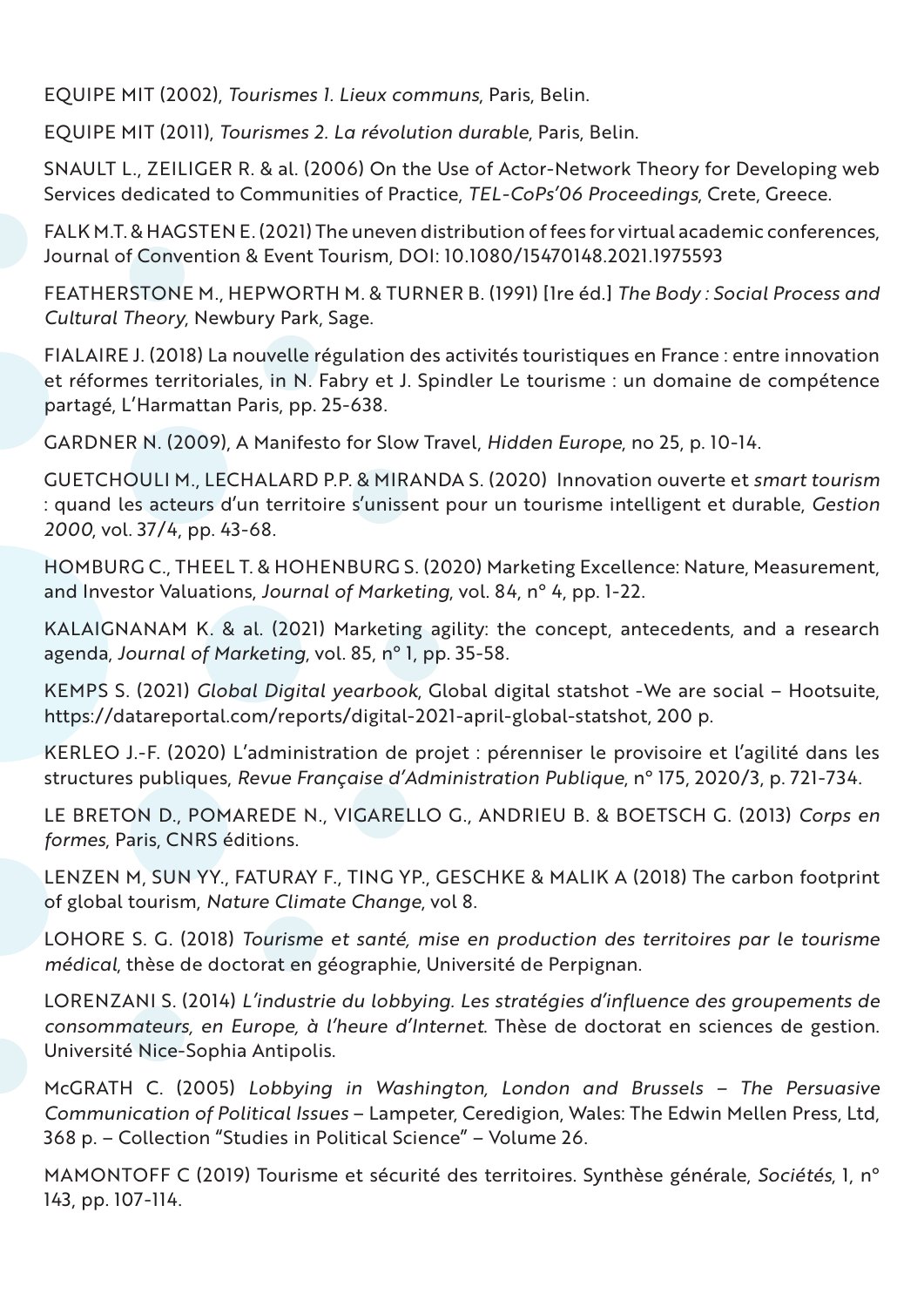MANDAL S. & DUBEY R.K. (2020) Role of tourism IT adoption and risk management orientation on tourism agility and resilience: impact on sustainable tourism supply chain performance, *International Journal of Tourism Research*, vol. 22, n° 6, pp. 800-813.

MARTIN J. (1991) *Rapid Application Development*, Macmillan.

MUSSO P., PONTHOU L. & SEUILLET E. (2007) *Fabriquer le futur 2*. Paris : Le Village Mondial, Pearsons Education, 307 pages.

PARIS T. (2015) L'agilité, *Le Journal de l'École de Paris du Management*, n° 111/1, p. 3.

PELISSIER N., COUTANT A., DOMENGET J-C. & RASSE P. (2015) Analyzing Uses and Devices Together: The Interest of Sociotechnical Approach, IAMCR World Congress, Montréal, July, pp. 12-16.

PELLEGRIN-ROMEGGIO F. (2020) Une nouvelle compétence d'assembleur pour une gestion dynamique du tourisme local, *Revue d'économie régionale et urbaine*, n° 2, pp. 289-310.

PY P (1998) Droit et tourisme : un mariage de raison, *Tourisme et droit*, n° 1.

QUEVAL I. (2008) *Le corps aujourd'hui*, Paris, Gallimard.

ROESCH A. (2003) *L'écocitoyenneté et son pilier éducatif : le cas français*, Paris, L'Harmattan.

SAUVE L. (2007) L'éducation relative à l'environnement et la globalisation : enjeux curriculaires et pédagogiques, *Revue Education relative à l'environnement*, Regards –Recherches – Réflexions, Vol. 6.

SPINDLER J. (2019) Tourisme et management public, *in* C. Clergeau & N. Peypoch (coord.), *La Recherche en Management du Tourisme*, 303-318, Vuibert, Paris.

TAN K., LUH H., KUNG S. & SHIANN F. (2014) A Taxonomy of Creative Tourists in Creative Tourism, *Tourism Management*, vol. 42, pp. 248-259.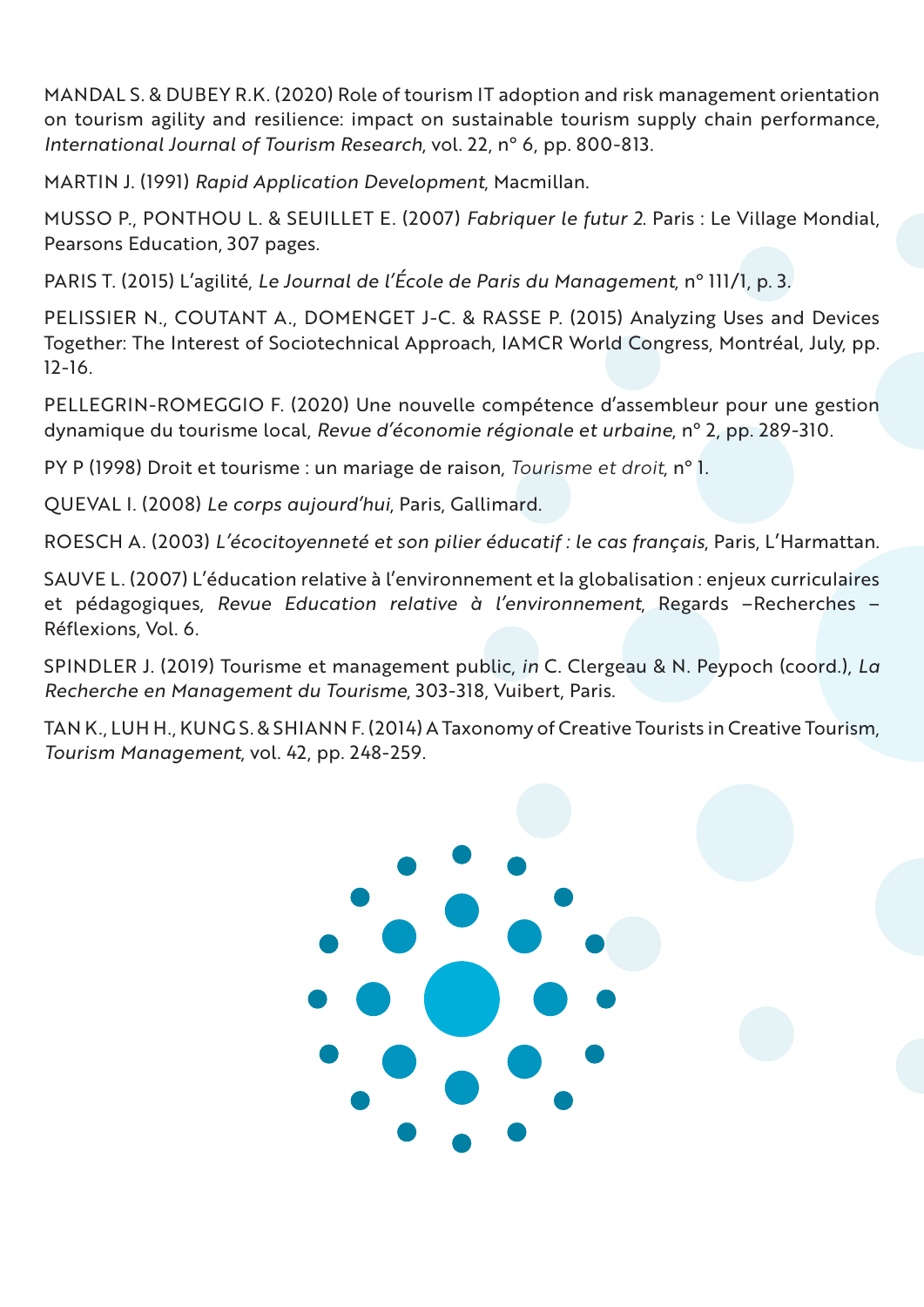#### *SCIENTIFIC COMMITEE*

> Catherine AUSSILHOU Université Côte d'Azur

> Salvador ANTON CLAVÉ Universitat Rovira i Virgili (ESPAGNE)

> Lorenzo BAGNOLI Università degli Studi di Milano-Bicocca (ITALIE)

> Jacinthe BESSIÈRE Université de Toulouse Jean JAURÈS

> Amanda KAY. CECIL Indiana University (USA)

> Sylvie CHRISTOFLE Université Côte d'Azur

> Franck DEBOS Université Côte d'Azur

> Jean-Michel DECROLY Université Libre de Bruxelles (BELGIQUE)

> Marie DELAPLACE Université Gustave EIFFEL

> Nathalie FABRY Université Gustave EIFFEL

> Isabelle FALARDEAU Université du Québec à Trois-Rivières (QC - CANADA) Université de Laval (QC - CANADA)

> Jean-Christophe GAY Université Côte d'Azur

> Maria GRAVARI-BARBAS Université Paris 1 Panthéon-Sorbonne

> David HURON Université Côte d'Azur

> Laurence JEGOUZO Université Paris 1 Panthéon-Sorbonne

> Felicity LAMM Auckland University Technology (NOUVELLE-ZÉLANDE)

> Robert LANQUAR Université de Genève (SUISSE)

> Patrizia LAUDATI Università degli Studi di Firenze (ITALIE) Université Côte d'Azur

> Forian LEBRETON Université de Lille

> Sonia LORENZANI Université Côte d'Azur

> Judith MAIR Université of Queensland (AUSTRALIE)

> Bernard MASSIERA Université Côte d'Azur

> Virginie PICON-LEFEBVRE **ENSAPB** 

> Otto REGALADO-PEZÚA ESAN Graduate School of Business (PÉROU)

> Élisabeth ROBINOT Université du Québec à Montréal (QC - CANADA)

> Manohar SAJNANI Amity University (INDE)

> Shiwei SHEN Université de Ningbo (CHINE)

> Marios SOTERIADIS Université de Ningbo (CHINE)

> Jacques SPINDLER Université Côte d'Azur

> Marc-Antoine VACHON Université du Québec à Montréal (QC - CANADA)